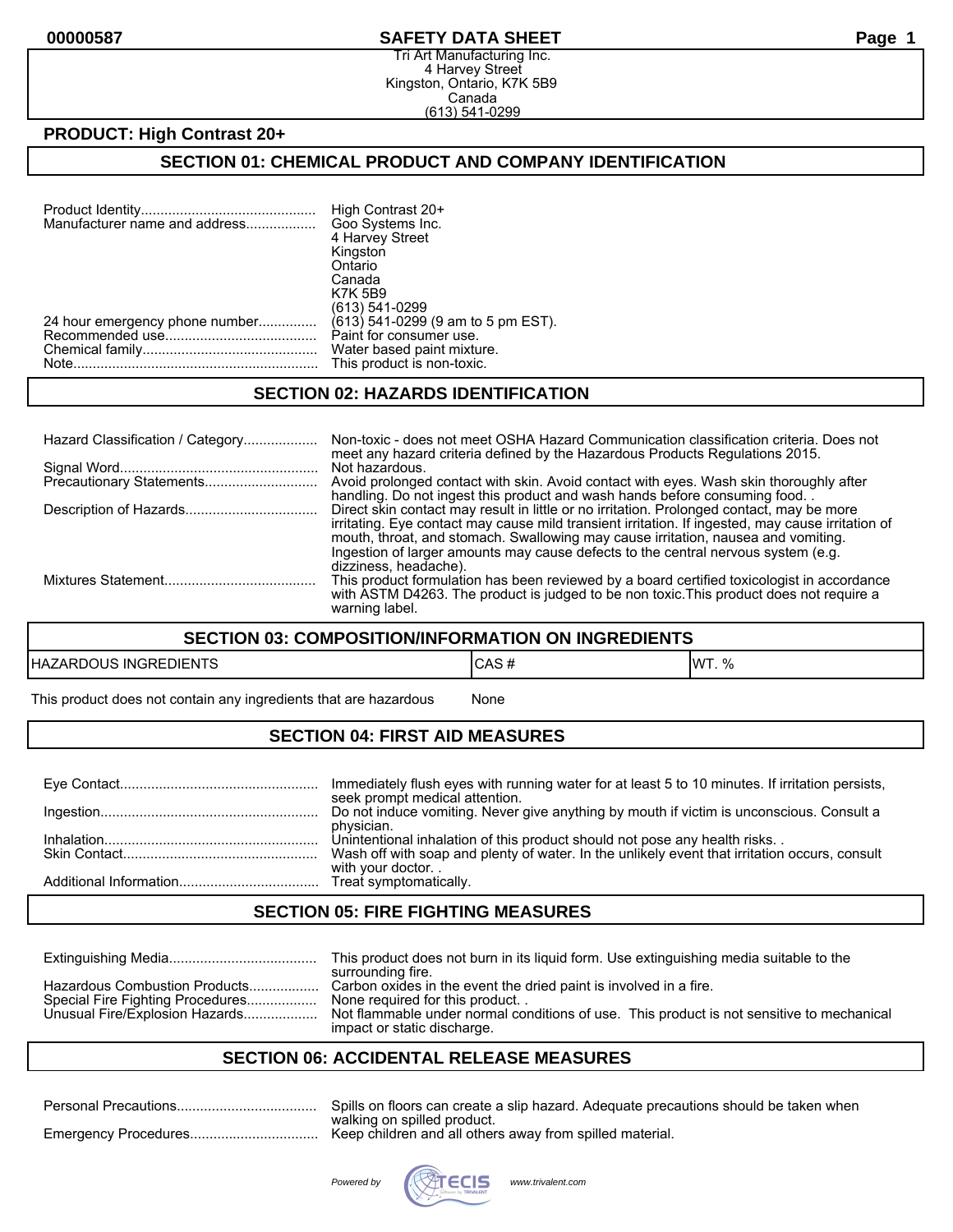## **PRODUCT: High Contrast 20+**

#### **SECTION 06: ACCIDENTAL RELEASE MEASURES**

Methods / Materials For Containment........... Use suitable absorbent materials such as cloth, rags, sponges, or paper towels . Clean Up....................................................... Contain and wipe up the spill with absorbent material or cloth. Rinse the cloth with water and repeat the process until surface is clean and dry of spilled material .

## **SECTION 07: HANDLING AND STORAGE**

| Avoid contact with skin, eyes and clothing. Wash thoroughly after handling. Keep away                                                                                                                                     |
|---------------------------------------------------------------------------------------------------------------------------------------------------------------------------------------------------------------------------|
| from extreme heat and flame. Keep containers tightly closed when not in use.<br>Store in a cool, dry, well ventilated area. Do not freeze. Recommended storage<br>temperature: $0 - 30^{\circ}$ C (32 - 86 $^{\circ}$ F). |

#### **SECTION 08: EXPOSURE CONTROLS/PERSONAL PROTECTION**

| <b>IINGREDIENTS</b>                                                    | TWA            | <b>ACGIH TLV</b><br>STEL                                                                                                                                                                                                                                                     | <b>OSHA PEL</b><br><b>IPEL</b> | <b>STEL</b>    | <b>NIOSH</b><br>IREL |
|------------------------------------------------------------------------|----------------|------------------------------------------------------------------------------------------------------------------------------------------------------------------------------------------------------------------------------------------------------------------------------|--------------------------------|----------------|----------------------|
| This product does not<br>contain any ingredients<br>that are hazardous | Not applicable | Not applicable                                                                                                                                                                                                                                                               | Not applicable                 | Not applicable | Not applicable       |
|                                                                        |                | No personal protective equipment is necessary when handling or using this product.<br>No special protective clothing is required to use this product.<br>Take the necessary precautions to avoid liquid contact with eves.<br>No gloves are required to handle this product. |                                |                |                      |

Engineering Controls..................................... No special ventilation requirements are necessary for this product.

#### **SECTION 09: PHYSICAL AND CHEMICAL PROPERTIES**

| Vapour Pressure (mm Hg)<br>Auto Ignition Temperature (deg C)<br>Upper Flammable Limit (% Vol )<br>Lower Flammable Limit (% Vol)<br>Coefficient of Water/Oil Distribution | Liquid.<br>Grey.<br>No data.<br>Similar to water.<br>Similar to water.<br>Non-flammable.<br>Not applicable.<br>Not applicable.<br>Not applicable.<br>No data.<br>71-75% (water).<br>27 g/gal or 7.1 g/L - SW846 M8260 Test Method.<br>90 - 1,000 poise. |
|--------------------------------------------------------------------------------------------------------------------------------------------------------------------------|---------------------------------------------------------------------------------------------------------------------------------------------------------------------------------------------------------------------------------------------------------|
|--------------------------------------------------------------------------------------------------------------------------------------------------------------------------|---------------------------------------------------------------------------------------------------------------------------------------------------------------------------------------------------------------------------------------------------------|

## **SECTION 10: STABILITY AND REACTIVITY**

|  | Hazardous Products Of Decomposition None known, refer to hazardous combustion products in Section 5.<br>There are no known incompabilities. |
|--|---------------------------------------------------------------------------------------------------------------------------------------------|
|--|---------------------------------------------------------------------------------------------------------------------------------------------|

## **SECTION 11: TOXICOLOGICAL INFORMATION**

| $- - -$<br><b>INGREDIENTS</b> | C50<br>___ | ∟D50<br>___ |
|-------------------------------|------------|-------------|
|                               |            |             |

This product does not contain any ingredients that are hazardous Not applicable Not applicable

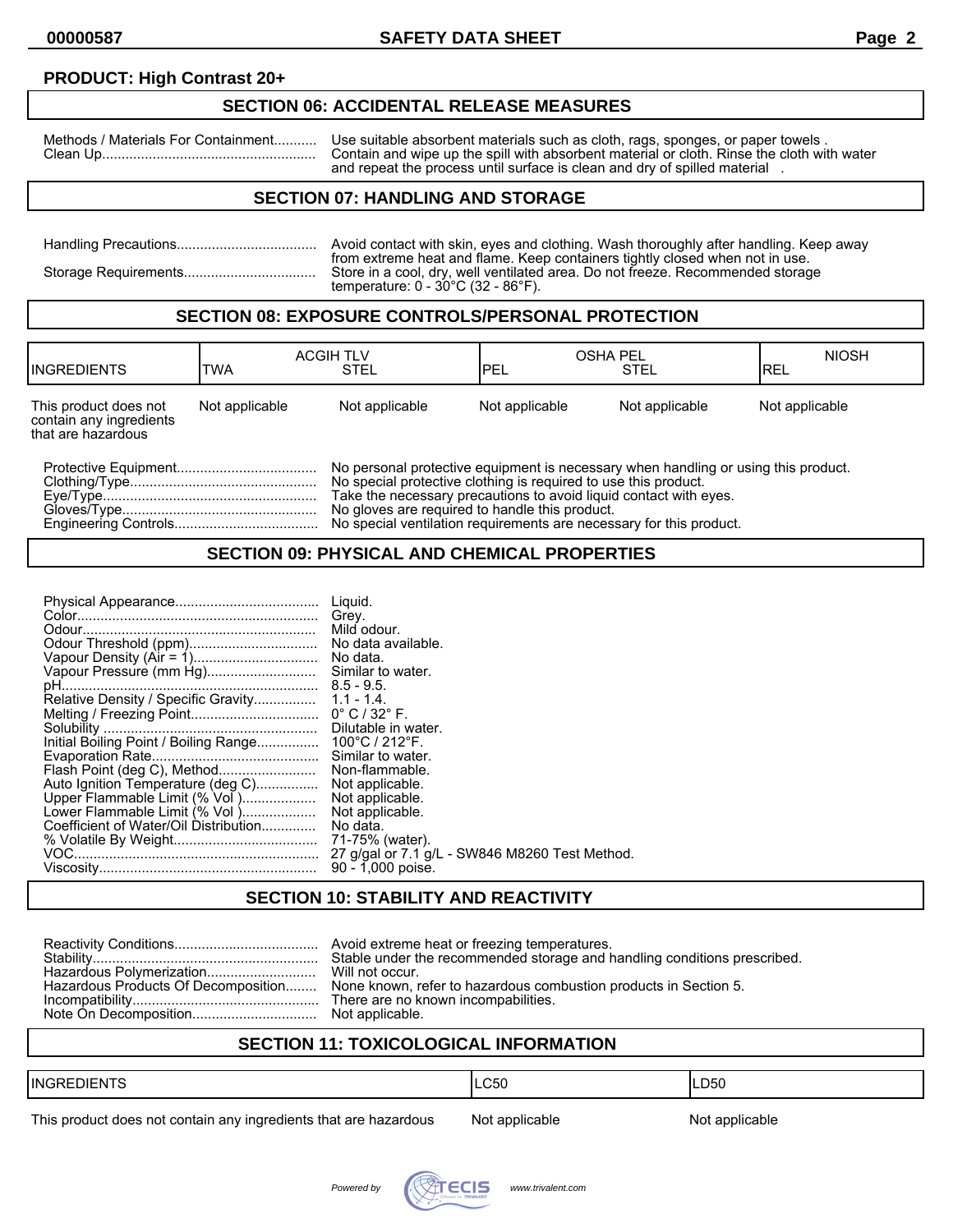## **PRODUCT: High Contrast 20+**

| <b>SECTION 11: TOXICOLOGICAL INFORMATION</b> |                                                                                                                                                                                                                                                                                                                                                                                                                                             |  |
|----------------------------------------------|---------------------------------------------------------------------------------------------------------------------------------------------------------------------------------------------------------------------------------------------------------------------------------------------------------------------------------------------------------------------------------------------------------------------------------------------|--|
|                                              | Skin and eye contact are possible routes of exposure. Mists and vapours are unlikely to be<br>generated during intended use of this product. Do not take internally or ingest this product.                                                                                                                                                                                                                                                 |  |
|                                              | Ingestion of large amounts may be harmful. If product is heated or mists are formed,<br>inhalation may cause irritation to the nose, throat and respiratory tract. Direct skin contact<br>may result in little or no irritation. Prolonged contact may be more irritating. Eye contact<br>may cause mild transient irritation. May cause irritation of mouth, throat, and stomach.<br>Swallowing may cause irritation, nausea and vomiting. |  |
|                                              | None known.                                                                                                                                                                                                                                                                                                                                                                                                                                 |  |
|                                              | None of the ingredients in this product are classified as carcinogens by the IARC, ACGIH<br>or NTP.                                                                                                                                                                                                                                                                                                                                         |  |
|                                              | None are anticipated under normal use.<br>Use of this product following our recommended instructions should not cause any health<br>hazards, other than those indicated above                                                                                                                                                                                                                                                               |  |

#### **SECTION 12: ECOLOGICAL INFORMATION**

#### **SECTION 13: DISPOSAL CONSIDERATIONS**

Appropriate Disposal Methods...................... Empty containers should be recycled in accordance with local municipal recycling practices. Containers that are not empty should be brought to your local waste paint recycling facility . Wherever possible unused paint should be brought to your local waste paint facility.<br>None anticipated. Properties Affect Disposal............................. None anticipated. Wherever possible, paint should not be washed down the sewer.

#### **SECTION 14: TRANSPORT INFORMATION**

| Transport Hazard Classification<br>Packaging Group (If Applicable)<br>Guidance for transportation by ship (IMO) | Not regulated.<br>Not regulated.<br>Not regulated.<br>None known.<br>Guidance on transport by air (IATA) This product is not classified as a dangerous good per IATA Dangerous Goods<br>Regulations.<br>This product is not classified as a dangerous good and is therefore not regulated when<br>transported on a ship. |
|-----------------------------------------------------------------------------------------------------------------|--------------------------------------------------------------------------------------------------------------------------------------------------------------------------------------------------------------------------------------------------------------------------------------------------------------------------|
|                                                                                                                 | None known.                                                                                                                                                                                                                                                                                                              |

#### **SECTION 15: REGULATORY INFORMATION**

| Globally Harmonized System Classification              | Not classified.<br>The ingredients in this product appear on the DSL.<br>This product does not contain any formaldehyde per Japanese Regulation 112. There is a<br>trace amount of Ammonia which is listed on the Appended Table 2 of the Poisonous and |
|--------------------------------------------------------|---------------------------------------------------------------------------------------------------------------------------------------------------------------------------------------------------------------------------------------------------------|
| SARA TITLE III                                         | Deleterious Substances Control Act #122 of 2011.<br>All ingredients are listed on the TSCA inventory.<br>This product is not considered hazardous.                                                                                                      |
| Section 302 - Extremely Hazardous  None.<br>Substances |                                                                                                                                                                                                                                                         |
| Section 311/312 - Hazard Categories Not applicable.    | Toxic Chemical constituents above de minimus concentrations.                                                                                                                                                                                            |
| EPA Hazardous Air Pollutants (HAPS)<br>40CFR63         | None.                                                                                                                                                                                                                                                   |
|                                                        | 3209.10.00.20.<br>This product does not contain any chemical(s) known to the State of California to cause<br>cancer or reproductive toxicity.                                                                                                           |